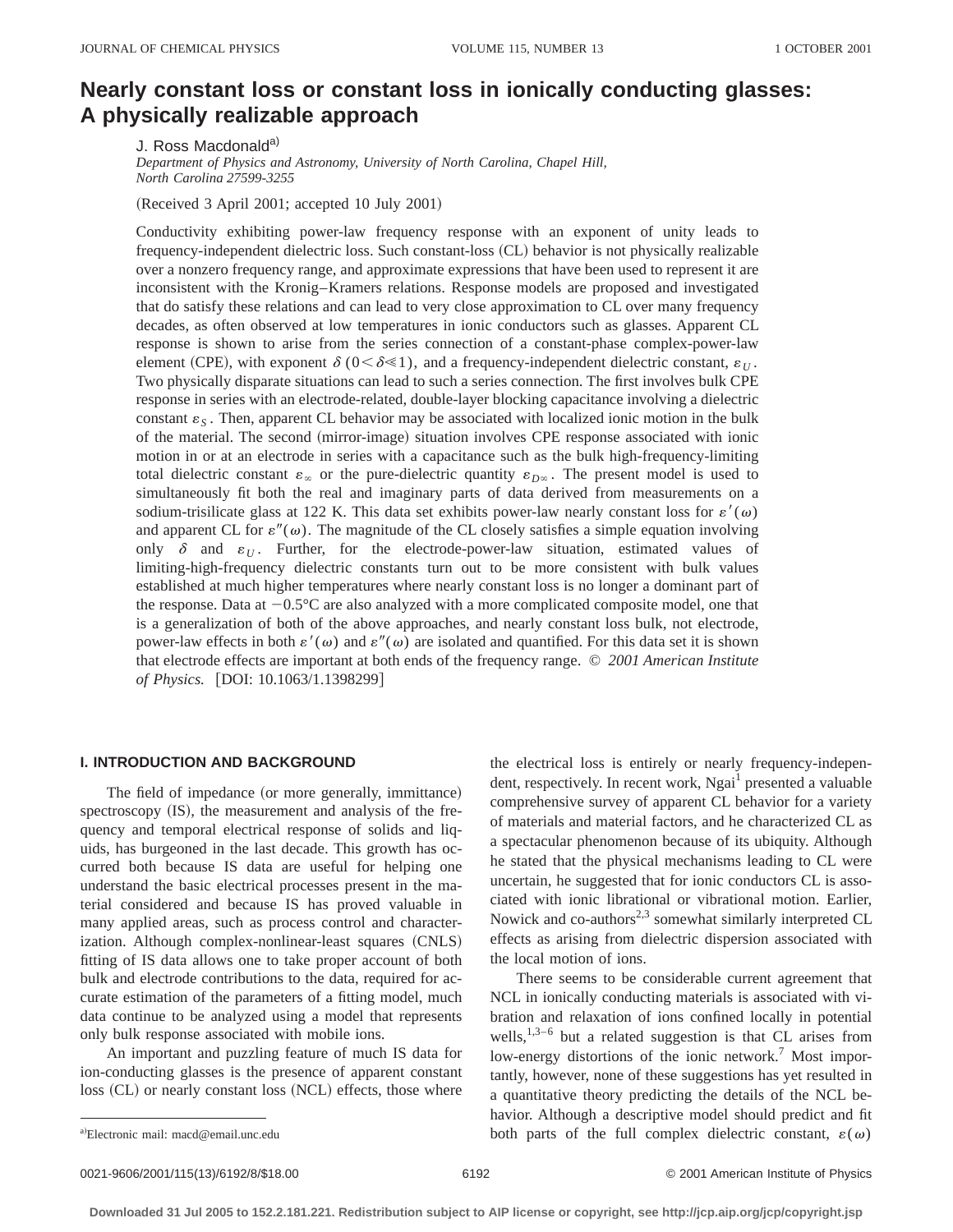$=\varepsilon'(\omega)-i\varepsilon''(\omega)$ , most NCL experimental results have been presented only in terms of  $\varepsilon''(\omega)$ , often without much or any  $correct$  consideration of its associated Kronig–Kramers  $(KK)$ pair,  $\varepsilon'(\omega)$ .

In 1991, Lee, Liu, and Nowick<sup>8</sup> suggested that a frequency-independent contribution to the dielectric loss of ionically conducting crystals and glasses was universally present. Since then, the following composite-model expression has frequently been used to describe the full response of the real part of the complex conductivity  $(e.g., Ref. 3)$ ,

$$
\sigma'(\omega) = [\sigma_0 + a\,\omega^{S_B}] + A\,\omega^S,\tag{1}
$$

where all five parameters are taken frequency independent and  $0 < S_B \le 1$ . Here  $\sigma(\omega) = [i\omega \varepsilon_V \varepsilon(\omega)] = \sigma'(\omega)$  $+i\sigma''(\omega)$ ;  $\sigma_0 \equiv \sigma'(0)$ ; and  $\varepsilon_V$  is the permittivity of vacuum.

The  $A\omega^S$  part of Eq. (1) leads to a frequencyindependent term in  $\varepsilon''(\omega)$  when  $S=1$ , thus representing constant loss. The term in square brackets, which represents bulk mobile-ion response, has been called universal dynamic  $response<sub>1</sub><sup>3</sup>$  but it is actually not all that universal and has been shown to be a poor choice for describing bulk dispersion.<sup>9</sup> To investigate NCL or CL response present in experimental data, it is clear that in general one should fit such data with a composite fitting model that includes a bulk response model and at least one other term that can represent NCL behavior, but these contributions need not necessarily be in parallel as in Eq.  $(1)$ . Note, however, that at sufficiently low temperatures it is often observed that a NCL term sufficiently dominates the response that no other terms need be included in the fitting model. This matter is further examined herein.

In 1994, no CL behavior was found<sup>10</sup> for single-crystal NaCl, and later analysis $11$  showed that the NCL expression,  $S=1-(T/T_0)$ , applied quite accurately for the lowtemperature region of CaTiO<sub>3</sub>•30%  $Al^{3+}$  data down to at least  $S \approx 0.94$ , in accordance with theoretical predictions.<sup>12</sup> Perhaps these results led some workers in the field to refer in subsequent work to NCL rather than to  $CL$ .<sup>3,13</sup> We further investigate this distinction herein. In a recent important contribution, which deals primarily with the transition from NCL to ordinary bulk response,<sup>6</sup> Leon and co-authors point out that their results preclude the applicability of the sum-ofresponses model represented by Eq.  $(1)$ . The present results quantify this conclusion while raising important questions about the contribution of ions to NCL.

By using the approximate expression $14$ 

$$
\varepsilon''(\omega) \approx -(\omega \pi/2) [\mathrm{d}\varepsilon'(\omega)/\mathrm{d}\omega],\tag{2}
$$

Ngai<sup>1</sup> obtained a formula for the corresponding  $\varepsilon'(\omega)$ when  $\varepsilon''(\omega)$  was taken frequency independent. He then employed his results to eliminate apparent CL effects from Na<sub>2</sub>O•3SiO<sub>2</sub> glass data at  $-0.5$  °C, but this approach is incomplete and does not lead to valid estimates of all bulkmodel parameters.<sup>9</sup> In this work, Ngai used the wellknown original modulus formalism<sup>15</sup>  $(OMF)$  to represent conductive-system bulk response, but it makes no distinction between  $\varepsilon_{\infty}$ , the high-frequency-limiting effective dielectric constant arising from all sources, and  $\varepsilon_{C1\infty}$ , that part of  $\varepsilon_{\infty}$ arising solely from mobile charge effects. An alternate analysis of this data set is presented in Sec. III B.

As shown elsewhere,  $9,16-18$  one needs to correct the OMF approach by defining its high-frequency-limiting dielectric response as  $\varepsilon_{C1\infty}$  and separately including in a full fitting model the important quantity  $\varepsilon_{D^\infty}$ , the highfrequency-limiting dielectric constant arising from dipolar and vibratory motions of the nonionic bulk constituents of the material with or without mobile ions present. It follows that  $\varepsilon_{\infty} \equiv \varepsilon_{C1\infty} + \varepsilon_{D\infty}$ . The resulting corrected modulus formalism (CMF), like the OMF, involves a Kohlrausch-Williams–Watts, KWW1, frequency-response model associated with mobile charge and derived from stretchedexponential temporal response.<sup>9,16,17,19</sup> This model, designated by K1, will be used herein. It involves a shape parameter  $\beta_1$ .

Although it is desirable that present analysis methods be applied to some of the same low-temperature Na<sub>2</sub>O•3SiO<sub>2</sub>-glass numerical data sets analyzed in Ref. 3, this has proved to be impossible. Professor Nowick has informed me that these wide-temperature-range data sets cannot be found. On the other hand, the  $T=-0.5$  °C,  $Na<sub>2</sub>O<sup>•</sup>3SiO<sub>2</sub>$  set used in the CL discussion and analysis of Ref. 1 has been kindly sent to me by Professor C. T. Moynihan and will be analyzed in Sec. III B.

In the absence of direct numerical data for the lowtemperature region where NCL effects are most dominant, the Na<sub>2</sub>O•3SiO<sub>2</sub> graphical results for  $\varepsilon(\omega)$  at 122 K presented in Fig. 8 of Ref. 3 will be employed. The  $\varepsilon'(\omega)$  curve is very closely of power-law character, and its values were accurately scaled from the graph. The corresponding  $\varepsilon''(\omega)$ response is very close to CL over an appreciable frequency range. For this  $\varepsilon(\omega)$  data set, like other similar lowtemperature ones, $3$  bulk-dispersion loss arising from any long-range motion of the ions generally falls well below that associated with other processes, as discussed below. Although one cannot directly fit and estimate the parameters of such a bulk dispersion model at low temperatures such as 122 K, extrapolation from higher temperatures, where good estimates of such parameters are available from K1 fitting,  $9,17$  allows semi-quantitative evaluation of the contribution of ionic motion to the response at these temperatures.

The qualifier "apparent" has been used above in discussing possible CL behavior. As shown below, it seems unlikely that ideal nonzero CL response is possible over a finite frequency range. Nevertheless, such a close approximation to CL may occur experimentally that it cannot be distinguished from true CL because of the presence of unavoidable data errors. I shall therefore use CL herein to indicate such apparent constant loss.

In the following sections, two different types of NCL and CL response functions will be defined and compared with other approaches that have been used in the past to represent such behavior. Accurate data fitting using the LEVM complex-nonlinear-least-squares computer program<sup>20</sup> will be shown to allow discrimination between the various choices. Finally, some higher-temperature results, where bulk dispersion effects arising from long-range ionic motion must

**Downloaded 31 Jul 2005 to 152.2.181.221. Redistribution subject to AIP license or copyright, see http://jcp.aip.org/jcp/copyright.jsp**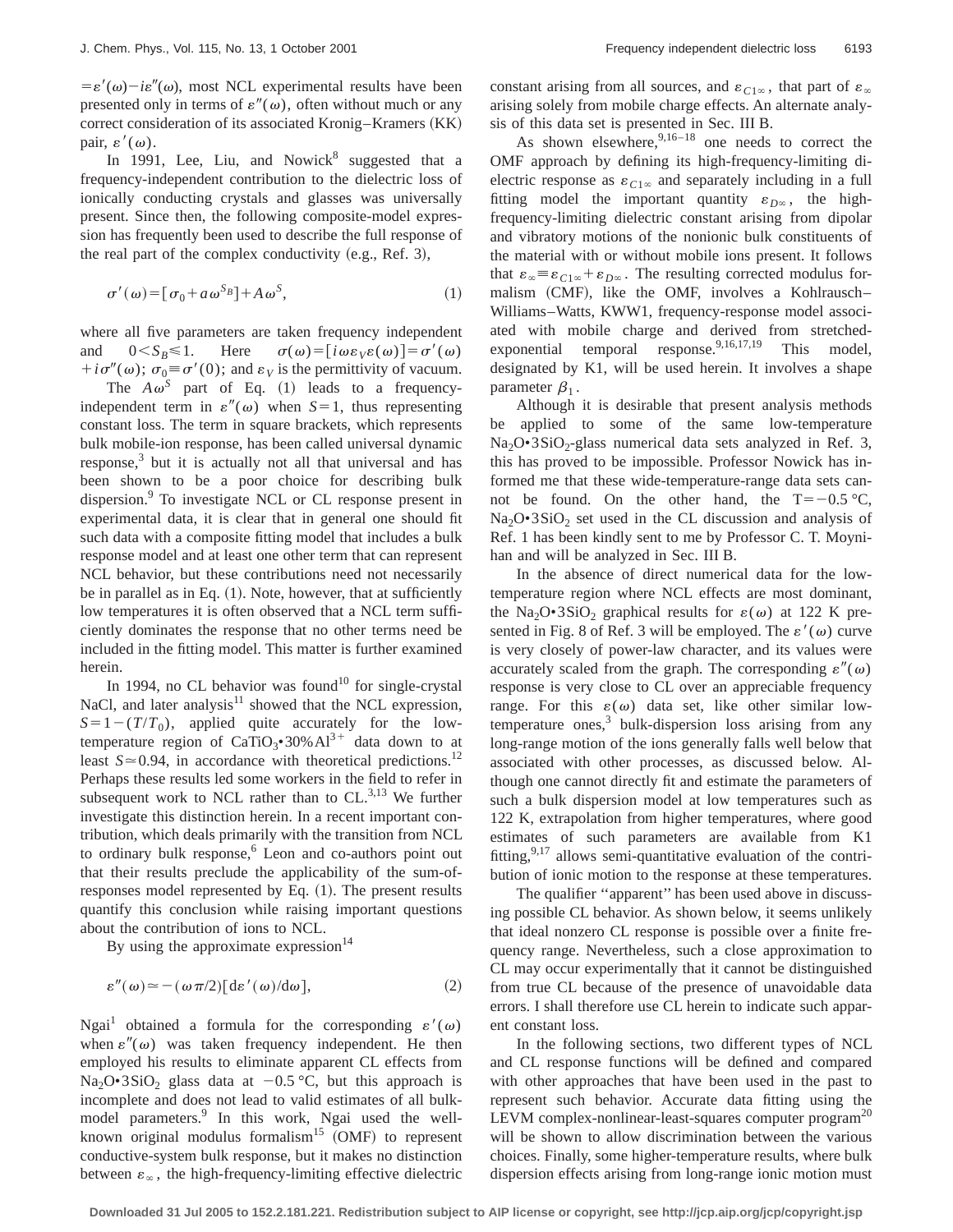be explicitly included in the fitting model, will be analyzed using the physically realistic NCL response functions considered here.

## **II. NEARLY-CONSTANT-LOSS FITTING MODELS**

### **A. Parallel nearly-constant-loss model**

The first fitting element to be considered is a constantphase-element (CPE) expression<sup>21,22</sup> defined at the complex dielectric constant level by

$$
\varepsilon_{\rm PC}(\omega) = A_{\rm PC}(i\omega)^{-\gamma_{\rm PC}} = A_{\rm PC}\omega^{-\gamma_{\rm PC}}[\cos(\psi) - i\sin(\psi)],
$$
\n(3)

where  $\psi \equiv (\gamma_{PC} \pi/2)$ . This CPE power-law response function, whose parts satisfy the KK relations, will be designated as PCPE or P and will taken as a bulk rather than electrode response. Note that when  $|\psi| \ll 1$ , the  $\omega$  dependence in Eq.  $(3)$  is very small,  $A_{PC}$  is very close to being an ideal dielectric constant, and  $\varepsilon_{PC}''(\omega)$  is a NCL term. It is readily shown that the approximate Eq.  $(2)$  expression holds well for the real and imaginary parts of  $\varepsilon_{\text{PC}}(\omega)$  when  $\gamma_{PC}^2 \ll 1$  and  $\gamma_{\text{PC}}$  $\neq$  0. The subscript "PC" is used here to indicate that the NCL response is in parallel electrically with any other conductive-system bulk response, conventionally defined at the complex resistivity level. In practice, real data always includes contributions from  $\varepsilon_{D^\infty}$ , so the effects of this nonionic dielectric constant must be properly accounted for in fitting experimental data, as discussed and illustrated in detail in Sec. III.

Equation (3) leads to constant loss when  $\gamma_{PC} = 0$ , but the loss is then of zero magnitude. The condition  $\gamma_{PC}$  < 0 yields a negative loss, or *gain*, and contributes a corresponding negative increment to  $\sigma'(\omega)$ . Such response is at the least unlikely and is physically impossible for a passive linear system. These considerations indicate that when fits include the PCPE, valid estimated values of  $\gamma_{PC}$  should always be positive or zero. The  $\gamma_{PC} = 0$  condition is equivalent to the addition to the model of a pure capacitance, such as that represented in the present work by  $\varepsilon_{x}$ .

Note that if a nonzero constant loss,  $B_0$ , were possible for a finite frequency range, Eq.  $(2)$  would then lead to the expression

$$
\varepsilon_{\text{CL}}(\omega) = -(2/\pi)B_0 \ln(\omega/\omega_0) - iB_0,\tag{4}
$$

where  $\varepsilon'_{CL}(\omega)$  is positive and decreasing with increasing  $\omega$ so long as  $\omega_0 > \omega$ . Clearly  $\varepsilon'_{CL}(\omega)$  increases indefinitely as  $\omega \rightarrow 0$ . Although Eq. (4) was not explicitly presented by Ngai,<sup>1</sup> it was evidently used in his work, and Eq.  $(2)$  was also employed in the earlier NCL analysis of Ref. 3. It is therefore worthwhile to compare the differences between the fitting appropriateness of the  $\varepsilon'_{PC}(\omega)$  of Eq. (3) and the  $\varepsilon'_{CL}(\omega)$  of Eq.  $(4)$ .

Accurate scaling of the 122 K Na<sub>2</sub>O•3SiO<sub>2</sub>  $\varepsilon'(\omega)$  data presented in Fig. 8 of Ref. 3 and least-squares fitting of the resulting estimated values by the  $\varepsilon'_{PC}(\omega)$  part of the powerlaw model of Eq. (3) led to PCPE parameter estimates of  $A_{PC}$ =8.885 and  $\gamma_{PC}$ =0.00320. From these values, one can use Eq. (3) to calculate the full  $\varepsilon'(\omega)$  and  $\varepsilon''(\omega)$  data curves, ones that satisfy the KK relations. Exact results are



FIG. 1. The two lines designated NCL: CPE are exact  $\varepsilon'(\omega)$  and  $\varepsilon''(\omega)$ results derived from fitting the  $\varepsilon'(\omega)$  data of Ref. 3, whose CL  $\varepsilon''(\omega)$  $=$   $B_0$ =0.042 estimate is shown as the bottom dashed horizontal line. The  $\varepsilon'(\omega)$  NCL: Ln points are the results of fitting the  $\varepsilon'(\omega)$  NCL: CPE data with Eq. (4) of the text. Such fitting led to the  $B_0 \approx 0.0435$  value shown as the upper dashed horizontal line. Here and elsewhere  $\omega_n = 1$  r/s.

shown in Fig. 1 by the two straight lines with solid-circle data points designated by NCL: CPE. Forty-seven points were used to cover the range of about 2.3 decades shown in Ref. 3.

Also shown in Fig. 1 is the fit of the  $\varepsilon'_{PC}(\omega)$  curve by Eq.  $(4)$ , that designated as NCL: Ln fit. The fit appears perfect on the present scale but actually involved a value of the relative standard deviation of the fit,  $S_F$ , of about  $10^{-5}$ . Parameter estimates for this fit were about  $B_0=0.0435$  and  $ln(\omega_0/\omega_n)$ =320.9. Here  $\omega_n$  is just 1 r/s, a normalization parameter. Although the  $\varepsilon'_{PC}(\omega)$ -model parameter estimates were slightly different and  $S_F$  was about  $5x10^{-5}$  for data extending from 1 to  $10^5$  r/s, the present results indicate that for such a small value of  $\gamma_{PC}$  as that found here there is no possibility of discriminating between the forms of the two  $\varepsilon'(\omega)$  curves using experimental data. Nevertheless, such agreement does not prove the correctness of Eqs.  $(2)$  and  $(4)$ or their appropriateness for CL situations when better alternatives are available.

The  $\varepsilon''_{CL}(\omega) = B_0$  real-part fit result is shown as the top dashed line in the figure. The estimated value of  $\omega_0$  for the fit is about  $2x10^{139}$  r/s, an exceptionally nonphysical value. In Sec. III A somewhat different results will be presented for full CNLS fitting of the present data using the Eq. 4 model, both without and with the addition of the effects of a parallel dielectric constant,  $\varepsilon_x$ , which can be taken as  $\varepsilon_\infty$ . Note that the present value of about 0.0435 differs somewhat from the value of 0.042 found in Ref. 3 and shown as the bottom dashed line in the figure. It is worth mentioning, however, that although the actual  $\varepsilon''(\omega)$  data points included in Fig. 8 of Ref. 3 do not lie entirely on the  $\varepsilon''(\omega) = B_0 = 0.042$  line, they certainly do not show consistent NCL power-law behavior and are characterized as being in excellent agreement with this constant value. $3$  Therefore, we shall consider that the 122 K data are well represented by the combination of the NCL  $\varepsilon'_{PC}(\omega)$  data and the  $\varepsilon''(\omega) = 0.042$  CL result, just as in Ref. 3. The resulting synthetic data set will be used below to evaluate the possibility of accurately fitting both its real and imaginary parts with composite models that are consistent with the KK relations.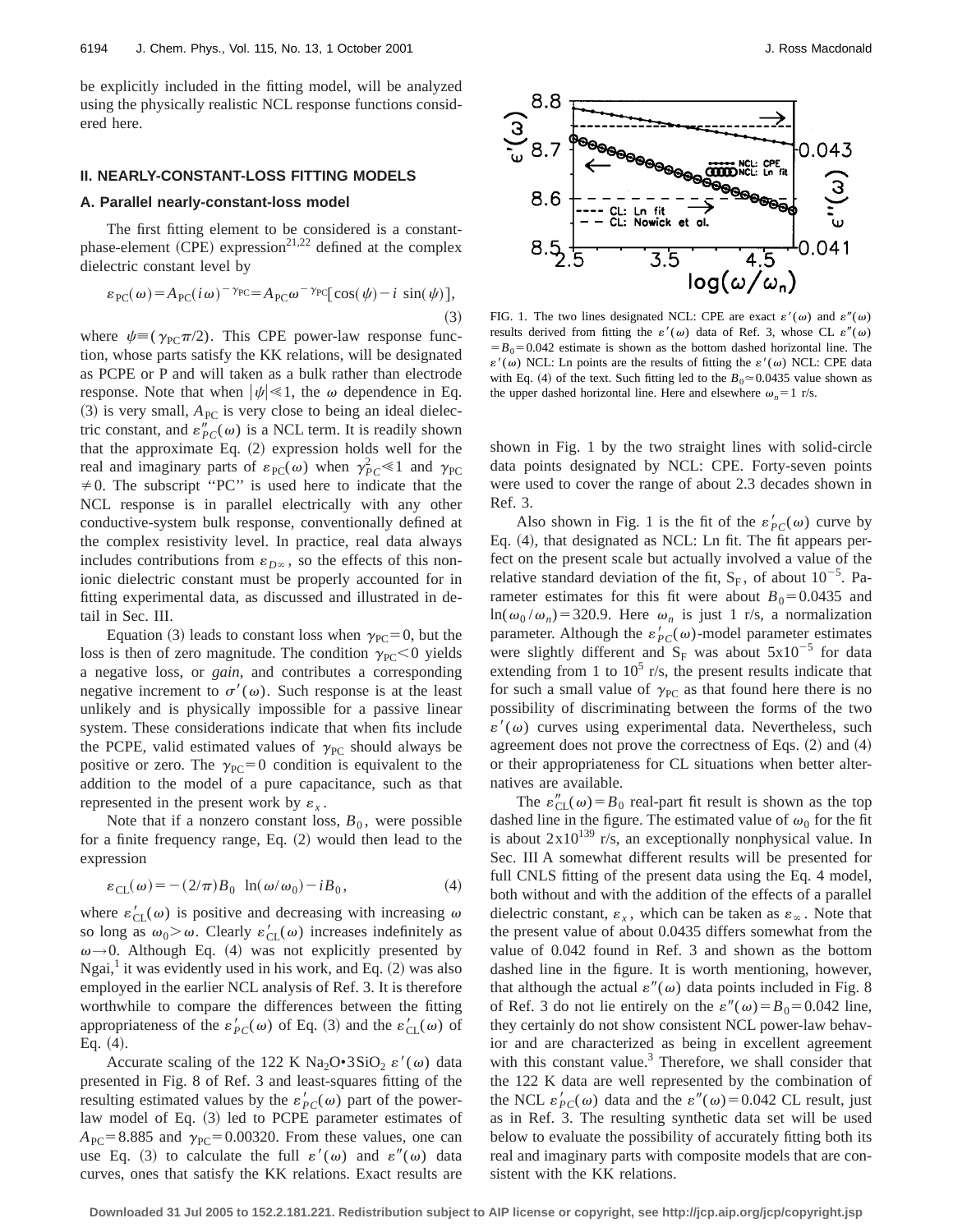## **B. Surprising series effects**

In order to represent possible electrode electrical effects we shall consider the simplest model, a CPE defined at the complex resistivity level. The result, termed the SCPE, may be written as

$$
\rho_{SC}(\omega) = (\varepsilon_V A_{SC})^{-1} (i\omega)^{-\gamma_{SC}},
$$
\n(5)

where  $0<\gamma_{\text{SC}}\leq 1$  and  $A_{\text{SC}}$  is an ideal dielectric constant,  $\varepsilon_s$ , when  $\gamma_{SC}$ =1. Note that when used alone, this equation leads to a result fully equivalent to that of the PCPE of Eq.  $(3)$ when expressed at the complex conductivity or complex dielectric constant level. But the crucial point here is that the response defined by Eq.  $(5)$  is never alone but always in series with other response contributions; this makes a great difference as we shall see.

Although no CPE response can apply over the full frequency range, this is experimentally immaterial because other physically realizable processes will dominate the full response of the material at sufficiently high or low frequencies. We shall denote the combination of a K1 response model and the SCPE by K1S. Physically, series CPE response may arise from fractal effects in the electrodes, from nonideal diffusion, or from other causes. $21$  When nonparention electrodes are employed, the usual case in the present area, one would expect to observe blocking or nearly blocking behavior at sufficiently low frequencies. A SCPE is then a plausible choice since it leads to full blocking when  $\gamma_{SC}$  $=1.$ 

Consider the combination of a PCPE and a SCPE in series, where we identify the PCPE as associated with bulk response. In forming composite model designations, we shall always list bulk elements first and series ones to the right. Thus, the above composite model will be designated by PS. When the SCPE reduces to a pure frequency-independent capacitance, denote the result by PC; similarly when  $\gamma_{PC}$  $=0$ , the result is termed the CS model. Note that electrically these composite models are fully equivalent, but they nevertheless differ in their physical interpretation. This distinction becomes particularly important in the usual case where the bulk response involves more than just the PCPE; for example, it might be include both the PCPE and the K1 in parallel, the PK1.

The CS model, with  $\varepsilon_x = \varepsilon_\infty$ , provides a simple illustration of some surprising effects. In practice, if the K1 model is found to best describe ionic dispersion at higher temperatures than those where NCL is dominant, we should expect its  $\varepsilon_{C1\infty}$  contribution to  $\varepsilon_{\infty}$  to be still present in the NCL region, and  $\varepsilon_x$  should then be identified as  $\varepsilon_{D^\infty}$  for a CK1S model. A straightforward calculation, included below, shows that the CS series combination leads to terms in  $\sigma'(\omega)$ which exhibit power-law exponents  $(also termed log-log)$ slopes or just slopes) of  $(2 - \gamma_{\text{SC}})$ , and  $\gamma_{\text{SC}}$ . Because of the formal equivalence of the CS and PC models, for the PC the equivalent slopes become  $(1+\gamma_{PC})$ , 1, and  $(1-\gamma_{PC})$ . Thus, behavior with  $(2 - \gamma_{\text{SC}})$  may appear in the lower frequency range and is then followed, without an appreciable frequency range with a slope of unity, by response involving an exponent value of  $\gamma_{SC}$ . Now set  $\delta=1-\gamma_{SC}$  or  $\gamma_{PC}$ ; then one finds a slope of  $(1+\delta)$  at low frequencies leading to (1)



FIG. 2. Residuals  $=$  (data values  $-$  fit estimates) for the line 5 and line 6 CSC-K1 composite-model fits of Table I. Here *r'* and *r*<sup>*n*</sup> designate real and imaginary part residuals, and the line 6 residuals are shown at 10 and 1000 times their actual values, respectively.

 $-\delta$  in a higher frequency region. For small  $\delta$ , such response will not be experimentally distinguishable from a slope of unity, which, of course, leads to constant loss at the  $\varepsilon''(\omega)$ level. Such apparent CL model response is, of course, consistent with the KK relations, unlike that associated with Eqs.  $(2)$  and  $(4)$ .

It is straightforward to show that the CS model involving  $\varepsilon_{\infty}$  leads to the following response at the complex dielectric constant level,

$$
\varepsilon''_{CS}(\omega)
$$

$$
= \frac{A_{\rm SC} \cos(\psi)}{\omega^{1-\gamma_{\rm SC} + (A_{\rm SC}/\varepsilon_{\infty})^2 \omega^{-(1-\gamma_{\rm SC})} + 2(A_{\rm SC}/\varepsilon_{\infty})\sin(\psi)}}.
$$
(6)

If we now restrict consideration to NCL situations where the  $\varepsilon$ " residuals involve a symmetrical convex curve such as that discussed later in Fig. 2, then we can pick frequencies  $\omega_1, \omega_m$ , and  $\omega_2$  below the maximum, at the maximum, and above it, respectively. Select  $\omega_1$  and  $\omega_2$  so that  $\varepsilon''_{CS}(\omega)$  is the same at these two frequencies. Then  $\omega_1 \omega_2 \approx \omega_m^2$  and one finds that the equality condition leads to  $(A_{SC}/\varepsilon_\infty) \simeq \omega_m^{\delta}$ .

We may next rewrite Eq.  $(6)$  in the form

$$
\varepsilon''_{CS}(\omega) \simeq \frac{A_{SC} \sin(\delta \pi/2)}{\omega^{\delta} + \omega_m^{\delta \delta} - \delta + 2 \omega_m^{\delta} \cos(\delta \pi/2)}.
$$
 (7)

Now for  $\delta \le 1$ , on using the  $A_{SC}/\varepsilon_{\infty} \simeq \omega_m^{\delta}$  condition, we obtain

$$
\varepsilon''_{CS}(\omega) \simeq \frac{\varepsilon_{\infty}(\delta \pi/2)}{\left[1 + (\omega/\omega_m)^{\delta}\right]\left[1 + (\omega/\omega_m)^{-\delta}\right]}.
$$
\n(8)

For small  $\delta$ , the  $\omega$  terms in the denominator will be quite close to unity over the entire range, so on approximating them as unity, we finally obtain the approximate result

$$
\varepsilon''_{CS}(\omega) \simeq B_0 = \varepsilon_\infty(\delta \pi/8),\tag{9}
$$

which shows that the approximate CL,  $B_0$ , depends directly on both  $\varepsilon_{\infty}$  and  $\delta$ . This expression and that for  $A_{SC} / \varepsilon_{\infty}$  hold quite accurately when  $\delta \le 0.01$ . Finally, note that because of the formal equivalence of the CS and PC models, Eq.  $(9)$ also applies for the latter model when  $\varepsilon_{\infty}$  is replaced by  $\varepsilon_{S}$ ,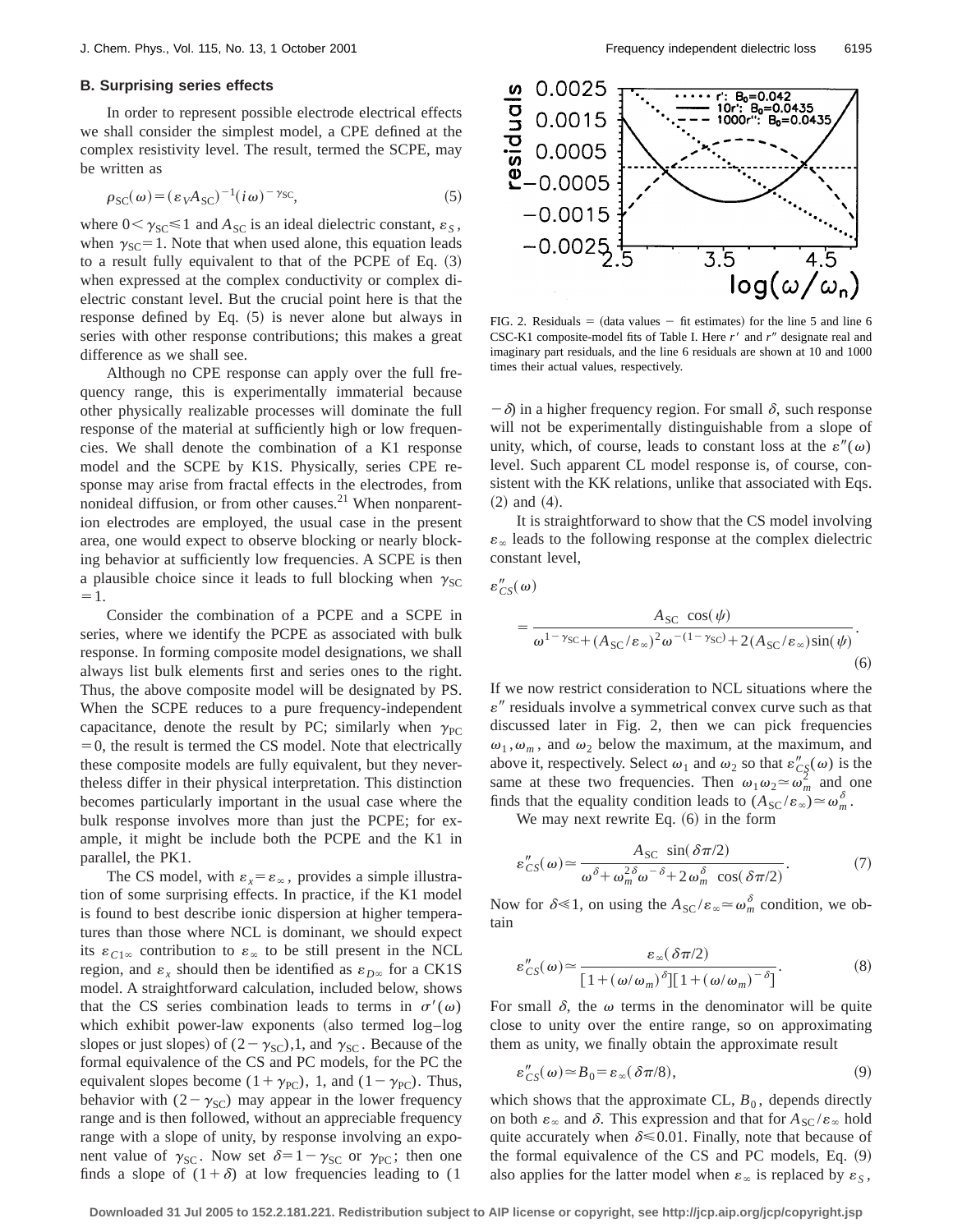TABLE I. Table I. Results of CNLS fitting of synthetic NCL  $\varepsilon(\omega)$  data. Here  $S_{FR}$  and  $S_{FI}$  are the relative standard deviations of the individual  $\varepsilon'$  and  $\varepsilon''$  fit residuals, respectively. Line 1 shows the series SCPE and the parallel PCPE parameters for the exact  $\varepsilon'(\omega)$  input data. A constant value of  $\varepsilon''(\omega) = 0.042$  was used for all fitting results shown except the three that include an X after their row numbers. For these, a value of 0.0435 was employed. The B designation of row 5B indicates that the fitted data involved a wider frequency range than that used for the other fits. The number of free fitting parameters in a model is denoted by  $n_p$ . Composite model designations involve one or more bulk element names at the left, all in parallel electrically, and a final electrode-related series element designation, S, at the right. Here S indicates the SCPE; P the PCPE; an initial C, as in CS, specifies that the composite fitting model involves a frequency-independent bulk dielectric constant  $\varepsilon_x$ ; a final C, as in PK1C, indicates that the fitting model includes a dielectric constant  $\varepsilon_x$ , in series with all bulk elements; and K1 denotes the KWW1 model used in modulus-formalism fitting. Thus, CK1S denotes a K1 model in parallel with  $\varepsilon_x$  and the result in series with a SCPE. All K1 parameters were fixed during the present fittings.

| No.            | Model, $n_p$        | $10^4S_{FR}$ | $10^4S_{FI}$ | $10^3(1 - \gamma_{\rm SC})$ | $A_{SC}$ or $\varepsilon_s$ | $10^3 \gamma_{\text{PC}}$ | $A_{\text{PC}}$ or $\varepsilon_r$ | $\varepsilon_{C1\infty}$ | $\epsilon_{\infty}$ |
|----------------|---------------------|--------------|--------------|-----------------------------|-----------------------------|---------------------------|------------------------------------|--------------------------|---------------------|
|                | CPE, 0              |              |              | 3.20                        | 8.885                       | 3.20                      | 8.885                              |                          |                     |
| 2              | CPE, 2              | 1.75         | 49.3         | 3.09                        | 8.877                       | 3.09                      | 8.877                              |                          |                     |
| 3              | PK1, 2              | 2259         | 1053         | $\overline{\phantom{0}}$    | $\overline{\phantom{0}}$    | 66                        | 0.688                              | 10.17                    | 10.17               |
| $\overline{4}$ | K <sub>1</sub> S, 2 | 35.1         | 226          | 20.4                        | 67.24                       | $\overline{\phantom{0}}$  |                                    | 10.17                    | 10.17               |
| 5              | CS, 3               | 1.75         | 0.22         | 6.18                        | 18.22                       | $\overline{0}$            | 17.30                              |                          | 17.30               |
| 5X             | CS.3                | 0.12         | 0.23         | 6.40                        | 18.25                       | $\overline{0}$            | 17.30                              |                          | 17.30               |
| 5B             | CS, 3               | 4.61         | 0.96         | 6.13                        | 18.07                       | $\Omega$                  | 17.45                              |                          | 17.45               |
| 6              | CK1S, 3             | 1.76         | 0.17         | 6.19                        | 18.26                       | $\overline{0}$            | 7.10                               | 10.17                    | 17.27               |
| 6X             | CK1S, 3             | 0.12         | 0.19         | 6.42                        | 18.29                       | $\Omega$                  | 7.10                               | 10.17                    | 17.27               |
| $\tau$         | <b>PK1C. 3</b>      | 1.75         | 1.58         | $\Omega$                    | 11.83                       | 16.8                      | 25.3                               | 10.17                    |                     |
| 7X             | <b>PK1C, 3</b>      | 0.12         | 1.70         | $\overline{0}$              | 11.83                       | 17.4                      | 25.5                               | 10.17                    |                     |

the electrode blocking dielectric constant, one that may usually be associated with a double- layer capacitance. Such a capacitance<sup>21</sup> is proportional to  $T^{-1/2}$ .

## **III. COMPOSITE-MODEL FITTING RESULTS**

## **A. Dominant NCL-CL situations**

Now consider the results of using composite models to fit the NCL and CL synthetic data derived from the 122 K  $Na<sub>2</sub>O•3SiO<sub>2</sub>$  data in Ref. 3, discussed above. We shall begin by fitting using the Eq.  $(4)$  model with a dielectric constant,  $\varepsilon_x$ , in parallel with it. All of these CNLS fits yielded a virtually exact  $B_0$  estimate of 0.0420 and  $S_F$  values of about  $10^{-4}$ . Let  $C_0 \equiv \ln(\omega_0 / \omega_n)$ , where  $\omega_n = 1$  r/s. For  $\varepsilon_x = 0$ , the results were similar to that already mentioned for real-part fitting and yielded  $C_0 \approx 332$ . No adequate fitting was possible when  $B_0$ ,  $C_0$ , and  $\varepsilon_x$  were all free. With  $\varepsilon_x = 7.1$  or 17.3, however,  $C_0 \approx 66$  or  $-32$ , respectively. Different results were found when a blocking dielectric constant,  $\varepsilon_S$ , was included in *series* with the Eq. (4) model. With a slightly larger value of  $S_F$ , the following estimates were found for  $B_0$ ,  $C_0$ , and  $\varepsilon_s$ : 0.0437, 326, and 443, respectively, with the  $\varepsilon$ <sub>S</sub> value poorly determined. These results, particularly the  $C_0$  estimates, indicate that the Eq.  $(4)$  model is inadequate.

Next, we shall consider physically realizable composite models possibly involving PCPE, SCPE, and K1 elements. The parameters of the K1 model were extrapolated to 122 K from those found at temperatures of 303 K and above using a relaxation-time activation energy of  $0.7 \text{ eV}^{3,17}$  Although such a long extrapolation is sure to be very approximate, it turns out that its resulting  $\varepsilon''(\omega)$  response at the lowest frequency present is more than one hundred times smaller than the  $\varepsilon''(\omega) = 0.042$  value, and since it decreases with a  $\beta_1$ slope value of 0.34, it is relatively even smaller at higher frequencies. Therefore, only the  $\varepsilon_{C1\infty}$  associated with the model will have any appreciable effect. At  $T=303$  K, a good fit of the data using the CK1S model led to an  $\varepsilon_{C1\infty}$  estimate of about 3.4. The value of this quantity calculated from the K1 parameters extrapolated to  $T=122$  K was 10.17. Since there is good evidence that  $\varepsilon_{C1\infty}$  is proportional to 1/T if  $\beta_1$ is temperature independent,  $18$  one should then expect a value of about 8.5 at 122 K, somewhat smaller than 10.17. This difference is discussed below. In the fits involving K1, all three of its parameters were held constant.

The NCL parameter values defining the exact CPE response presented in Fig. 1 are listed in line 1 of Table I for comparison. We see that in line 2, as expected, simultaneous CNLS fitting of the NCL real-part data and the CL imaginary-part data leads to the same results for both SCPE and PCPE. Comparison with the line 1 results indicates that the parameter estimates are reasonable, but it is evident that the imaginary-part of the fit is far worse than the real-part one. This is because we are here fitting a power-law NCL model to CL response.

Rows 3 and 4 show the results of fitting with a PCPE in parallel with K1 and with K1 in series with an SCPE element. Since K1 response here is essentially only that of  $\varepsilon_{C1\infty}$ =10.17, these results are equivalent to those which would be obtained with CP and CS models with a fixed value of epsilon of 10.17. Note that the fitting accuracy of rows 3 and 4 is very poor, but that for row 3 is much worse than that of row 4. In fact, fits of the CP model with  $\varepsilon$ <sub>x</sub> free to vary led to its approach to zero, the line 2 result.

The results of line 5 fitting with the CS model, a SCPE in series with a dielectric constant, show that the imaginary part fit is now more than 200 times better than those involving only a CPE, although the SCPE parameter estimates are appreciably different from those in line 1. It is therefore clear that the two slopes present with this combination, as discussed in the last section, can indeed allow exceptionally close fitting of actual CL response.

The proper interpretation of experimental data similar to that considered here is that, while true CL response is nonphysical, a model which involves a CPE in series with other response elements can lead to an apparent CL response which cannot be distinguished from true CL for such data. As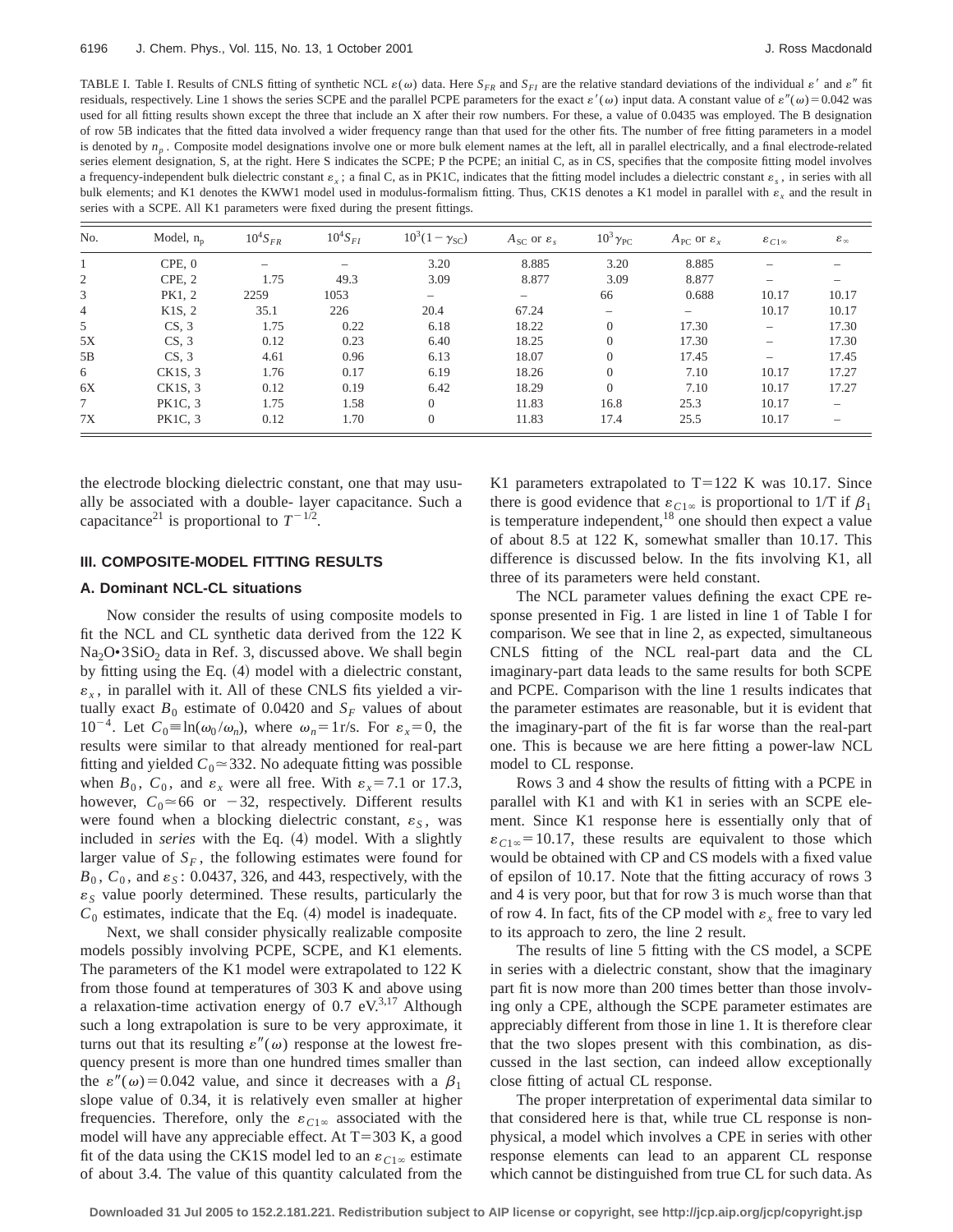already mentioned, since the CS and PC models are electrically equivalent, it is unnecessary to show PC results in Table I. But this equivalence means that fitting results of NCL-CL response with a CPE and capacitance in series may be interpreted as involving NCL bulk response in series with a blocking electrode, as in the PC model, or as that of a bulk capacitance, say  $\varepsilon_{\infty}$ , in series with NCL electrode effects. It is probable that the first choice is the appropriate one for most situations.

As a test of the stability and consistency of row 5 fitting results, line 5B presents the results of a CS fit using data exactly like those of lines 1 and 5 except extending over the much larger range from 1 to  $10^5$  r/s. Although the relative standard deviations of the residuals are larger, the fit is still excellent and the parameter estimates are comparable. Further, comparison of the line 5 and line 5X results show that the real part fit is much superior for the latter, the situation where  $B_0$  is the average of the power-law  $\varepsilon''(\omega)$  CPE data of row 1.

Rows 6 and 6X show results when the composite fitting model involves a SCPE in series with the parallel combination of the bulk  $\varepsilon$ <sub>x</sub> and a conductive-system K1 bulkresponse. As expected, they are nearly identical to those in rows 5 and 5X. But note that the CK1 combination corresponds to the CMF situation, one that has been shown to fit much data better and more consistently than the K1 OMF approach,  $9,16,17$  here represented by the K1S results of row 4. The CK1S model is included here because, unlike the K1S, CS, or PC models it leads to a separate estimate of  $\varepsilon$ <sub>x</sub>  $=\varepsilon_{D\infty}$ . Such models as CS or PC yield only an estimate of  $\varepsilon_x$  equal to  $\varepsilon_\infty = \varepsilon_{C1\infty} + \varepsilon_{D1\infty}$ .

Notice that comparison of the line 4 and line 6 results indicates that the K1S composite model yields a much poorer fit than does the CK1S. This is clearly because an  $\varepsilon_{\infty}$  value of about 17.30 is needed, appreciably larger than the  $\varepsilon_{C1\infty}$ value provided by the K1S model. This conclusion is verified by first changing the characteristic relaxation time of the K1 model by a small factor so that  $\varepsilon_{C1\infty} \approx 17.3$  and then repeating the K1S fit. One finds almost exactly the same results as those of line 5 except that  $10^4S_{FI}$  changes to 0.32, still an excellent fit.

The results of lines 6 and 6X show that the expected value of  $\varepsilon_{\infty}$  is found when the free fitting parameter  $\varepsilon_{r}$  is added to the composite model. This quantity should then estimate  $\varepsilon_{D\infty}$ , and we see that its value of 7.10 is only slightly larger than the 303 K estimate of about 6.8. But note that if instead of the constant value  $\beta_1=0.34$  used in the K1 extrapolation one uses a value of 0.36, it turns out that  $\varepsilon_{C1\infty}$ is then about 8.34 and the  $\varepsilon_x = \varepsilon_{D\infty}$  estimate becomes 8.95, with the other parameters remaining nearly the same as those of line 5. The  $\varepsilon_{C1\infty}$  value is much closer to its expected value of 8.5 and the increased value of  $\varepsilon_{D^\infty}$  is still not unreasonable. These results show that the same fitting model may be consistently used for both 303 K and 122 K and that the present low-temperature estimates of  $\varepsilon_{C1\infty}$  and  $\varepsilon_{D\infty}$  are plausible and self-consistent.

Comparison of the line 5 and line 6 results shows that the only significant change on fitting with  $\varepsilon''(\omega) = 0.042$  or 0.0435 is a large reduction in  $10^4S_{FR}$  for the latter choice, not surprising since Fig. 1 indicates that 0.0435 is the best constant approximation to the  $\varepsilon_{PC}^{"}(\omega)$  NCL response shown in the figure. Figure 2 shows some line 5 and line 6 fitting residuals. It is clear that the change from  $B_0 = 0.0420$  to  $B_0$ =0.0435 not only reduces the  $\varepsilon'(\omega)$  residuals greatly, but changes their general character as well. The very small  $\varepsilon''(\omega)$  residuals, essentially the same for both  $B_0$  choices, show both how close the fit is to CL behavior and, as well, demonstrate that while it could not be distinguished from exact CL response, it is nevertheless not CL.

Lines 7 and 7X in the table present PK1C fitting results, ones that show appreciable differences from the corresponding row 6 and 6X CK1S results. In particular, we see that the imaginary-part fit quality factor,  $10^4S_{FI}$ , is about ten times larger for the PK1C results. Further, the NCL exponent  $\gamma_{PC}$ is nearly three times larger than the  $(1 - \gamma_{SC})$  factor, so PK1C yields a poorer approximation to true CL than does the CK1S model. It follows that  $A_{PC}$  is not very close to a pure dielectric constant quantity and thus cannot be identified as a reasonable approximation to  $\varepsilon_{D^\infty}$ , precluding estimation of  $\varepsilon_{\infty}$  .

Although the CK1S is clearly superior to the PK1C for the present semi-synthetic data, different results may be found in fitting some actual low-temperature data showing NCL-CL behavior. Therefore, it would be appropriate to investigate the utility of both models in such situations. Finally, it is worth mentioning that for the present data, fits with the PS and PK1S models, which involve four free parameters, result in so large uncertainties in the values of one or two of the parameters that the fits must be rejected. The PK1S model is a generalization of the CK1S one since it reduces to the latter when  $\gamma_{PC}\rightarrow 0$ . Thus, for sufficiently small  $\gamma_{PC}$  values, both models are of CMF character, with  $A_{\text{PC}}$  thus approximating the  $\varepsilon_x = \varepsilon_{D^\infty}$  of the CK1S model.

### **B. Higher-temperature NCL contributions**

The  $-0.5^{\circ}$ C, Na<sub>2</sub>O•3SiO<sub>2</sub> data previously analyzed in terms of a CL by  $Ngai<sup>1</sup>$  will be fitted here by a different approach in order to further investigate the presence of NCL or CL behavior in the data. Now define the electric modulus  $M(\omega) \equiv i \omega \varepsilon_{V} \rho(\omega) = 1/\varepsilon(\omega)$ . Figure 3 shows the  $M''(v)$ data for this set and also the results of a K1 OMF fit to it. Here unity weighting<sup>20</sup> (UWT) was used to emphasize the largest values in the data at the expense of the smaller ones. Note that when the K1S model was used, again with unity weighting, an estimate of  $\beta_1=0.47$  was found, in agreement with that found by Ngai, possibly by using a table of the width of the curve at half height, $15$  and also equal to that cited earlier in Ref. 23 by Moynihan. Ngai fitted M<sup>*n*</sup> data without including the effect of the original high-frequency  $M''$  points and calculated the corresponding  $\sigma'(v)$  curve. He then showed that the difference between this result and the original  $\sigma'(v)$  data led to points which fell closely on a line involving  $v^{1,0}$  behavior, an indication of pure CL behavior.

Here the data have been fitted by both the PK1S and CK1S models with the usual proportional weight (PWT) choice and seven and six free parameters, respectively. Although it has been found that fits of the same data for differ-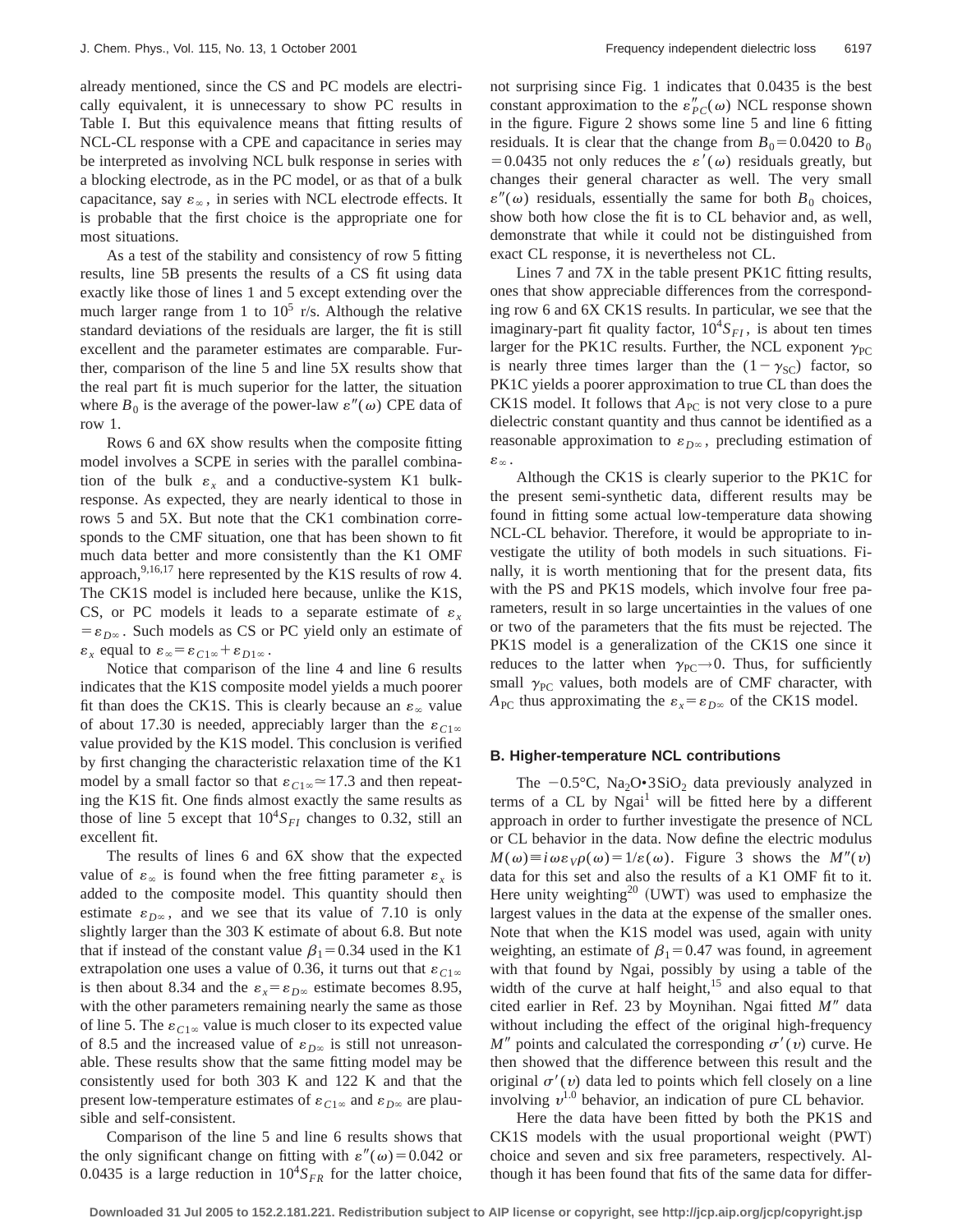

FIG. 3. Log–log plots of  $M''(v)$  data and fits vs frequency v. For clarity, only every other PK1S fit point is included. Here and elsewhere  $v_n = 1$  Hz. FIG. 4. Log–log plots of  $\varepsilon'(v)$  and  $\varepsilon''(v)$  data and fits vs frequency.

ent materials with these two models often yield closely comparable fits, here  $S_F$  was about 0.018 for the PK1S and about 0.031 for the CK1S, an immediate indication of the presence of NCL behavior associated with the PCPE. Further, the PK1S fit results in the figure show that it is important to include electrode effects modeled by the SCPE. Here its estimated parameter values were closely the same for both fits. Note that since  $(2 - \gamma_{\text{SC}})$  was about 1.3, it is evident that here the SCPE must represent electrode effects rather than NCL behavior. In fact, the slope of the full  $\sigma'(v)$  data was found to increase continuously with frequency up to a maximum slightly larger than unity with no evidence of either an approach to saturation or a decrease, thus almost certainly electrode dominated at the high frequency end.

Figure 3 also shows K1-only curves calculated from the PK1S and CK1S fits. We see that they are close to each other and both involve  $\beta_1$  values of about 0.33, far different from the OMF value of about 0.47. Since a value of about 0.33 is also found for direct fitting of the full  $\sigma'(v)$  data, where  $\varepsilon_x = \varepsilon_{D^\infty}$  plays no significant role, it is evident that the absence of such a term in OMF fitting approaches yields<sup>9,16–18,23</sup> incorrect estimates of  $\beta_1$ .

Figure 4 presents  $\varepsilon(v)$  results for the present data set, results somewhat comparable to those of Ngai.<sup>1</sup> Here, however, we distinguish between Ngai's CL, which made use of the inappropriate Eq.  $(2)$ , and the present NCL behavior involving a  $\sigma'(v)$  slope of (0.993±0.0005) instead of 1.0. The contributions of the bulk PCPE term of the PK1S model are shown separately on the figure as well as the K1S response without NCL effects. Estimates of  $\varepsilon_{D\infty}$  and  $\varepsilon_{\infty}$  are about 5.9 and 8.4, respectively. Both values are physically and statistically significant and cannot be separately estimated by OMFtype analysis. The rapid rise in  $\varepsilon'(v)$  at the lowest frequencies is associated with SCPE electrode effects. It is thus evident that for the present data, and for most similar data, electrode effects play a significant role both at both the low



and high frequency ends of the range and clearly should not be neglected in data fitting and analysis.

## **IV. DISCUSSION**

For the first time, it has been possible to find physically realistic models that lead to excellent fits and to significant parameter estimates for complex data of the present NCL-CL type. In the past, NCL fitting models have mostly been restricted to such forms as the  $A\omega^S$  term in Eq. (1) and have thus not been concerned with its imaginary part KK pair.<sup>1,3,7,8</sup> Even those approaches which use the present Eq. ~2! to take some account of both real and imaginary parts of  $data<sup>1,3</sup>$  do not employ CNLS fitting of both parts simultaneously. The use of a CPE in series with bulk response has been shown here to provide both excellent CNLS fits and significant parameter estimates.

The estimated  $\varepsilon_{\infty}$  values, as presented in lines 5, 5X, 5B, 6, and 6X of Table I, are particularly noteworthy because they are consistent with values found at higher temperatures where NCL effects are dominated by other responses when the higher-temperature values are extrapolated to 122 K. No such consistent estimates have been presented earlier. Equations  $(6)–(8)$ , and especially the well-fitting Eq.  $(9)$ , show that the apparent CL quantity  $B_0$  may be directly related, for CS or PC model fitting, to the product of  $\varepsilon_x$  and  $\delta$ , or  $\varepsilon_s$ and  $\delta$ .

Although Ngai has pointed out that NCL behavior may appear in pure structures containing no ions and few impurities, $1,24$  providing a possible reason for the identification of the present NCL-CL behavior with bulk dielectric dispersion, such a conclusion seems inconsistent with the present CS model, but not necessarily with the PC one where NCL-CL is a bulk rather than an electrode phenomenon. In contrast, although the CS model leads to excellent CNLS data fits and plausible parameter estimates, it seems to require that the SCPE be associated with processes at the material-electrode interface and even within the electrode.